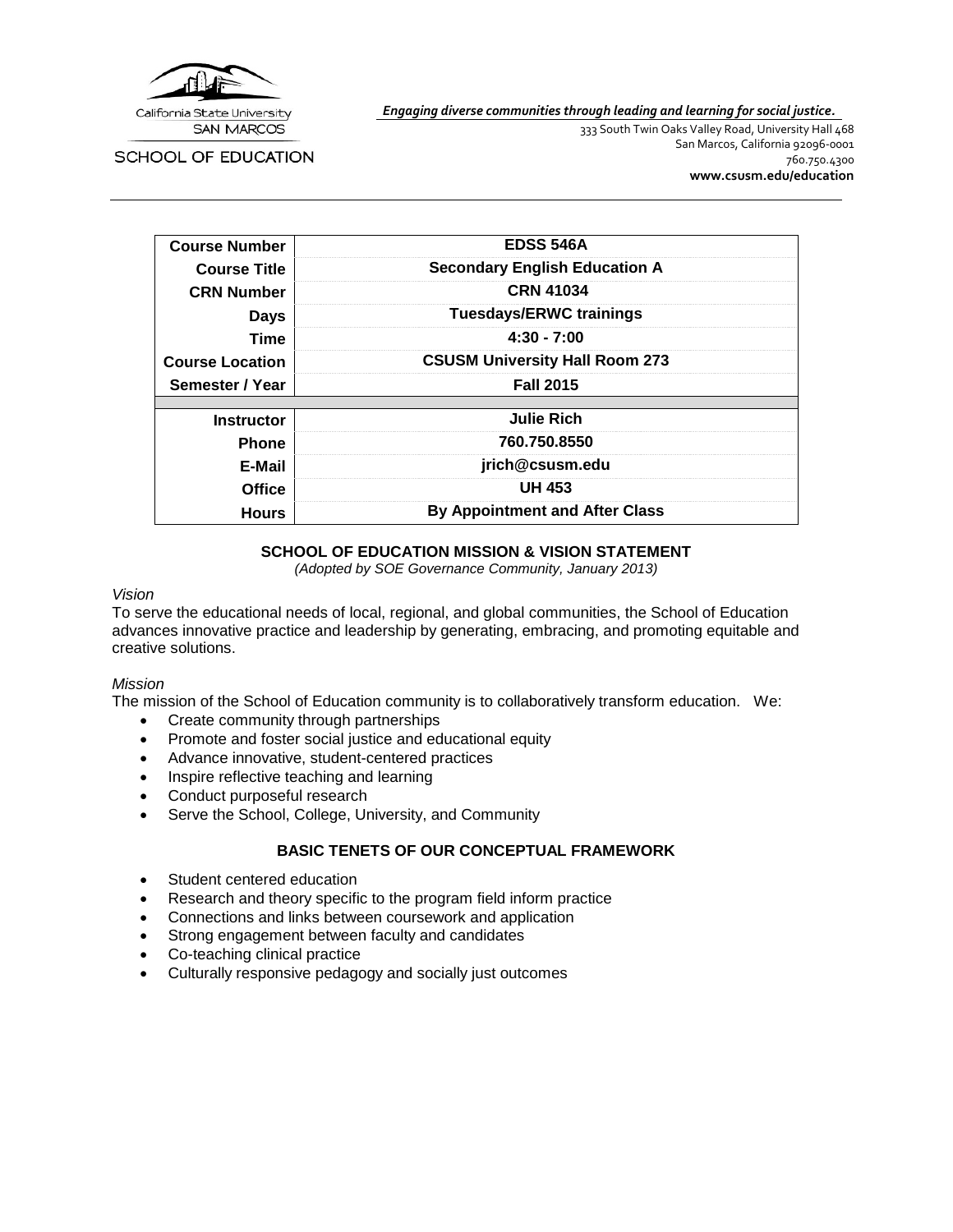# **TABLE OF CONTENTS**

| EDSS 546A SECONDARY ENGLISH METHODS Course Assignment Descriptions7 |  |
|---------------------------------------------------------------------|--|
|                                                                     |  |

<u> 1989 - Johann John Stein, mars and de British and de British and de British and de British and de British an</u>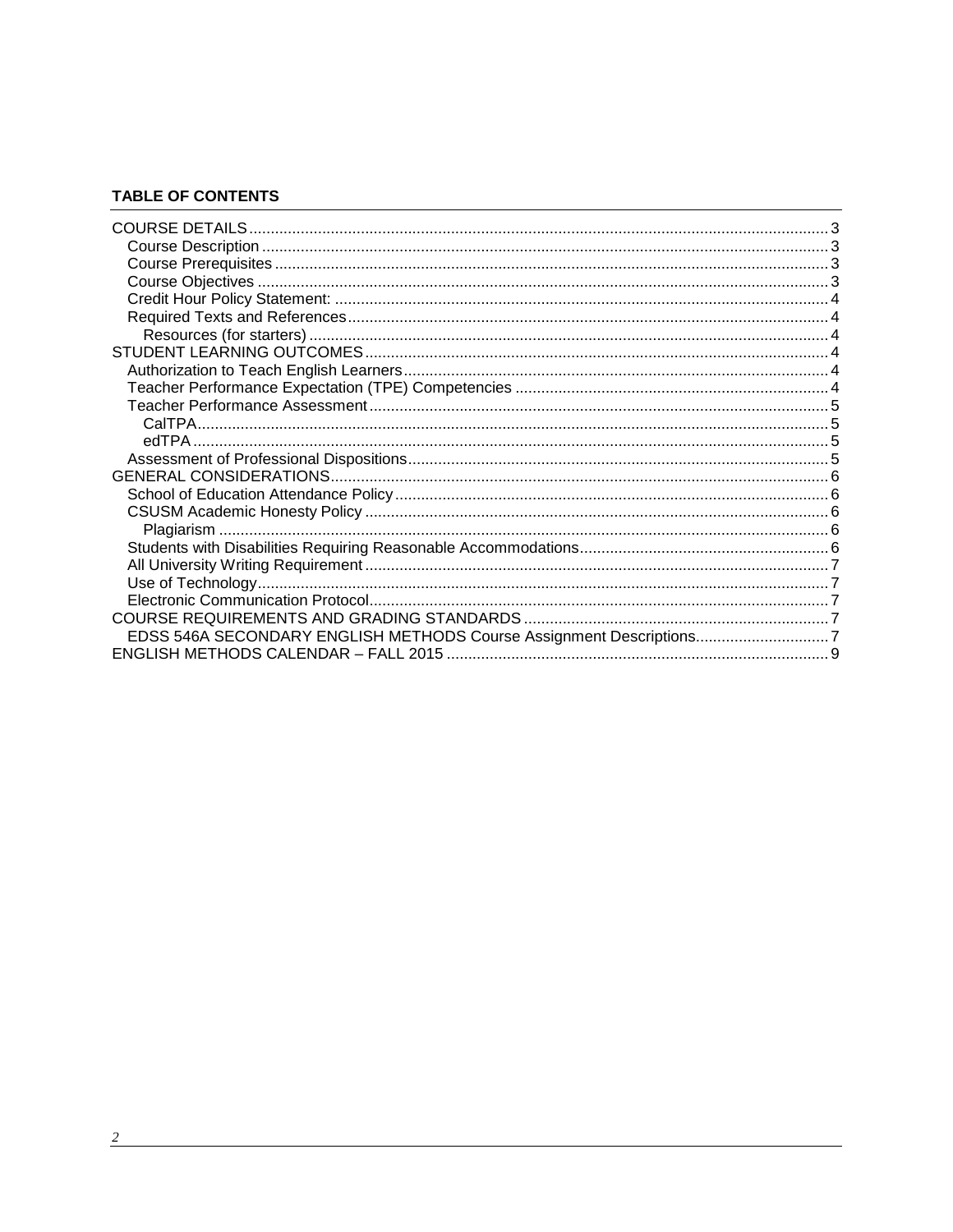### **COURSE DETAILS**

### <span id="page-2-1"></span><span id="page-2-0"></span>**Course Description**

This course focuses on developing an understanding of theory, methodology, and assessment of English in integrated and inclusive secondary classrooms: Part A.

In this course, students will explore theories and strategies for teaching all facets of language arts: speaking, listening, reading, writing, thinking, viewing and collaborating (although these are artificial separations), paying particular attention to scaffolding student learning for access and success. Students will be required to apply their learning in related assignments and clinical practice experiences during teaching and/or observations.

### <span id="page-2-2"></span>**Course Prerequisites**

Admission to the Single Subject Program, EDUC 350, EDUC 364, & EDUC 422

### <span id="page-2-3"></span>**Course Objectives**

EDSS 546A (2 units) Secondary English Education A focuses on developing an understanding of theory, methodology and assessment of English in integrated and inclusive secondary classrooms; Part A. *This course is aligned with California's SB 2042 Standards.* 

During courses EDSS 546A and EDSS 546B using interrelated activities in program coursework and fieldwork, candidates learn specific teaching strategies that are effective in supporting them to deliver a comprehensive program of systematic instruction of English, as defined by the California Reading/Language Arts Framework, 2007 and California State Program Standards:

1. Connect reading, writing, and oral language processes in an integrated fashion. Teacher candidates in English understand, plan, design, and implement instruction that includes the following:

Word analysis, fluency, and systematic vocabulary development, as evidenced by the use of phonological, morphological, and derivational systems of orthographic development.

- 2. Reading comprehension, including promoting students' ability to access grade-level texts of increasing depth and complexity and activate background knowledge, make connections, synthesize information, and evaluate texts.
- 3. Purposes and characteristics of the major genres of literature.
- 4. Literary response and analysis and critique of texts and media for point of view, bias, power, validity, truthfulness, persuasive techniques, and appeal to both friendly and critical audiences.
- 5. Writing instruction (inclusive of the writing process) on conventions, domains (i.e. response to literature, informational, persuasive, and technical), research, and applications that allow students to produce complex texts.
- 6. Academic language development emphasizing discourse that leads to the production of complex texts.
- 7. Incorporation of technology into language arts as a tool for conducting research.
- 8. Strategies and systematic guidance so that students select texts for reinforcement of independent reading habits.
- 9. Opportunities for listening and speaking, including comprehension, organization and delivery of oral communication, and analysis and evaluation of oral and media communications.
- 10. Instruction in speaking applications including grade-level genres and their characteristics.
- 11. Assess student progress both formally and informally to inform and plan instruction that advances the learning of all students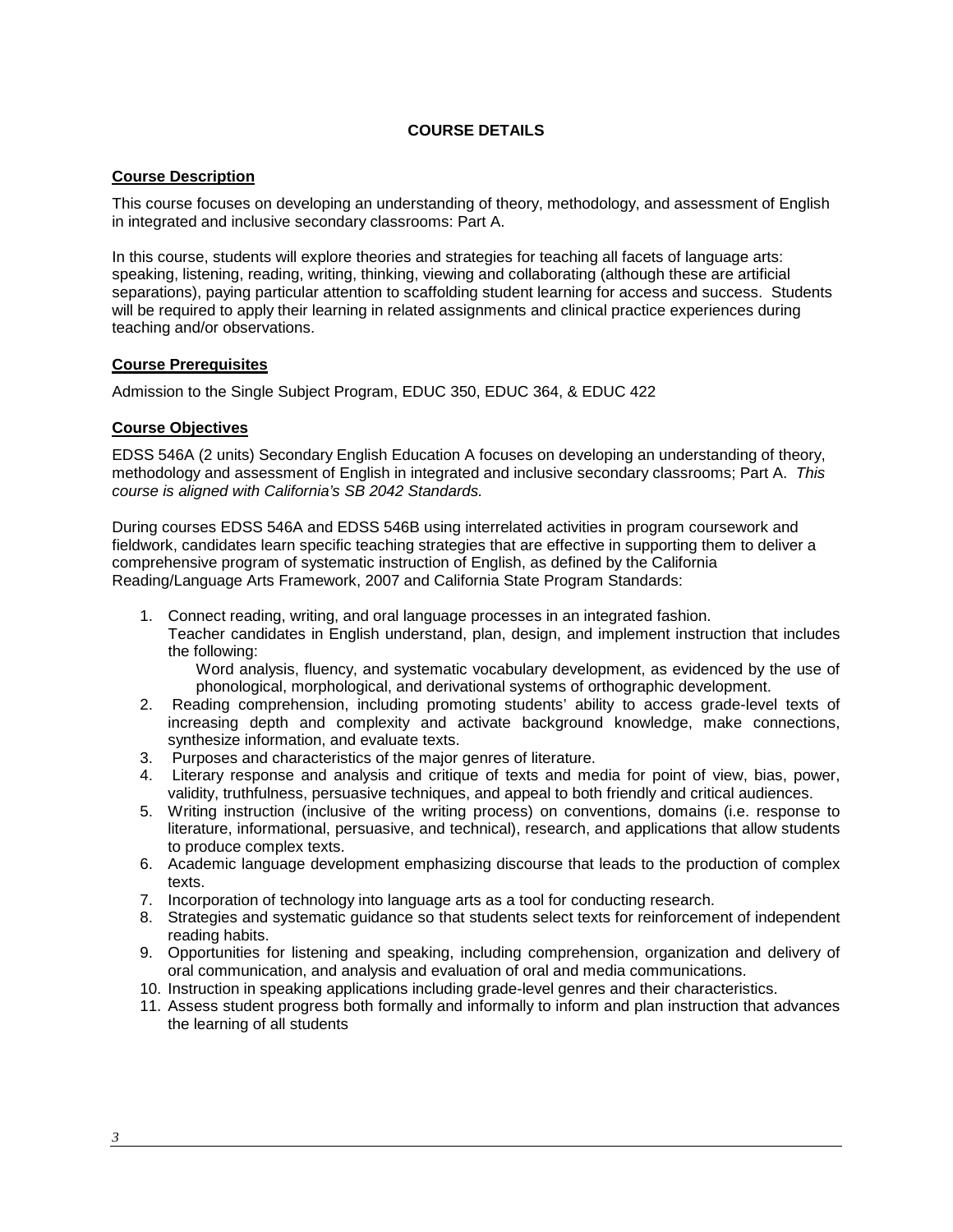## <span id="page-3-0"></span>**Credit Hour Policy Statement:**

Candidates will attend 5 face to face class sessions as well as attending the CSU certified 3.5 day training (25 hrs) for Expository Reading and Writing Curriculum (ERWC) presented at the North County Regional Educational Center and receive a certificate of completion.

## <span id="page-3-1"></span>**Required Texts and References**

- Burke, Jim. *The English Teacher's Companion.*, 4<sup>th</sup> edition. Portsmouth: Boynton/Cook, 1999.
- California's Common Core Standards for English Language Arts and Literacy in History/Social Studies, Science and Technical Subjects. **<http://www.cde.ca.gov/re/cc/>**
- **California Content Standards: <http://www.cde.ca.gov/be/st/ss/documents/elacontentstnds.pdf>**
- **All candidates will have access to Cougar Courses for EDSS 546A with detailed information.**

### **Resources (for starters)**

- <span id="page-3-2"></span> Read write think: sponsored by the International Reading Association and National Council of Teachers of English <http://www.readwritethink.org/>
- National Council of Teachers of English: [www.ncte.org](http://www.ncte.org/)

# **STUDENT LEARNING OUTCOMES**

# <span id="page-3-4"></span><span id="page-3-3"></span>**Authorization to Teach English Learners**

This credential program has been specifically designed to prepare teachers for the diversity of languages often encountered in California public school classrooms. The authorization to teach English learners is met through the infusion of content and experiences within the credential program, as well as additional coursework. Candidates successfully completing this program receive a credential with authorization to teach English learners. *(Approved by CCTC in SB 2042 Program Standards, August 02)*

#### <span id="page-3-5"></span>**Teacher Performance Expectation (TPE) Competencies**

This course is designed to help teachers seeking the Single Subject Credential to develop the skills, knowledge, and attitudes necessary to assist schools and districts in implementing an effective program for all students in the area of English/Language Arts. The successful candidate must be able to demonstrate their understanding and ability to apply each of the TPE's, that is, merge theory and practice in order to realize a comprehensive and extensive educational program for all students. This course will emphasize the following TPEs:

- **TPE 1B - Subject-Specific Pedagogical Skills for Single Subject Teaching Assignments** *Understands and uses the state-adopted academic content standards Develops planning instruction that addresses the standards Consistently demonstrates the ability to teach to the standards*
- **TPE 4 - Making Content Accessible** *States in every lesson plan the State standards Uses activities and materials that support stated objectives Uses multiple ways to reinforce the content of the standard Follows a logical, sequence of instruction in the lesson plan*

#### • **TPE 5 - Student Engagement** *Ensures students understand the objective of the lesson Actively involves students with the lesson Uses a variety of strategies to involve the students and increase their understanding of the lessons objectives*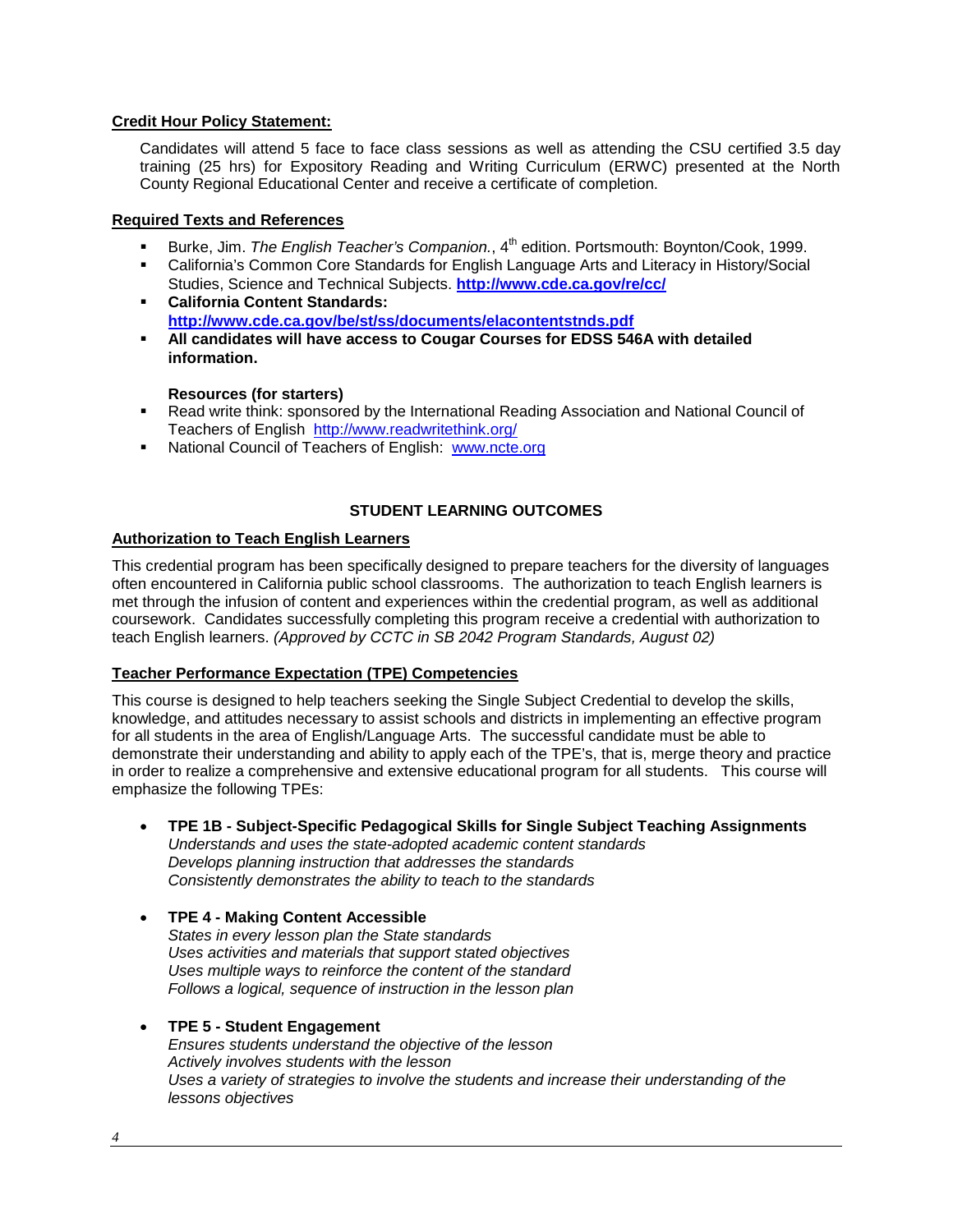- **TPE 6c - Developmentally Appropriate Practices in Grades 9 -12** *Understanding important characteristics of the learners Designing instructional activities Providing developmentally appropriate educational experiences*
- **TPE 9 - Instructional Planning**
	- *Establishing academic learning goals Connecting academic content to the students backgrounds, needs, and abilities Selecting strategies/activities/materials/resources*
- **TPE 10 - Instructional Time** *Appropriately allocates instructional time to maximize student achievement Effectively and efficiently maximizes instructional time through management based on reflection and consultation Adjusts the use of instruction time to optimize learning opportunities*

# <span id="page-4-0"></span>**Teacher Performance Assessment**

Beginning July 1, 2008 all California credential candidates must successfully complete a state-approved Teacher Performance Assessment (TPA), as part of the credential program of preparation. During the 2015-16 academic year the CSUSM credential programs will use either the CalTPA (California Teacher Performance Assessment) or the edTPA (Educative Teacher Performance Assessment).

<span id="page-4-1"></span>Check with your program coordinator to determine which assessment is used for your credential program.

# **CalTPA**

To assist with your successful completion of the CalTPA, a series of informational seminars are offered over the course of the program. TPA related questions and logistical concerns are to be addressed during the seminars. Your attendance to TPA seminars will greatly contribute to your success on the assessment. The CalTPA Candidate Handbook, TPA seminar schedule, and other TPA support materials may be found on the SOE website: <http://www.csusm.edu/education/CalTPA/ProgramMaterialsTPA.html>

# <span id="page-4-2"></span>**edTPA**

Beginning in fall 2015, for newly entering initial candidates, the CSUSM assessment system is the edTPA. To assist with your successful completion of the edTPA, a capstone class is part of your curriculum. In this class edTPA related questions and logistical concerns are addressed. Additional support materials are available on the edTPA website: [http://www.edtpa.com/PageView.aspx?f=GEN\\_Candidates.html](http://www.edtpa.com/PageView.aspx?f=GEN_Candidates.html)

Additionally, to support your success in your credential program and with TPA, SOE classes use common pedagogical language, lesson plans (lesson designs), and unit plans (unit designs).

# <span id="page-4-3"></span>**Assessment of Professional Dispositions**

Assessing a candidate's dispositions within a professional preparation program is recognition that teaching and working with learners of all ages requires not only specific content knowledge and pedagogical skills, but positive attitudes about multiple dimensions of the profession. The School of Education has identified six dispositions – social justice and equity, collaboration, critical thinking, professional ethics, reflective teaching and learning, and life-long learning—and developed an assessment rubric. For each dispositional element, there are three levels of performance – *does not meet, approaching, meets*. The description and rubric for the three levels of performance offer measurable behaviors and examples.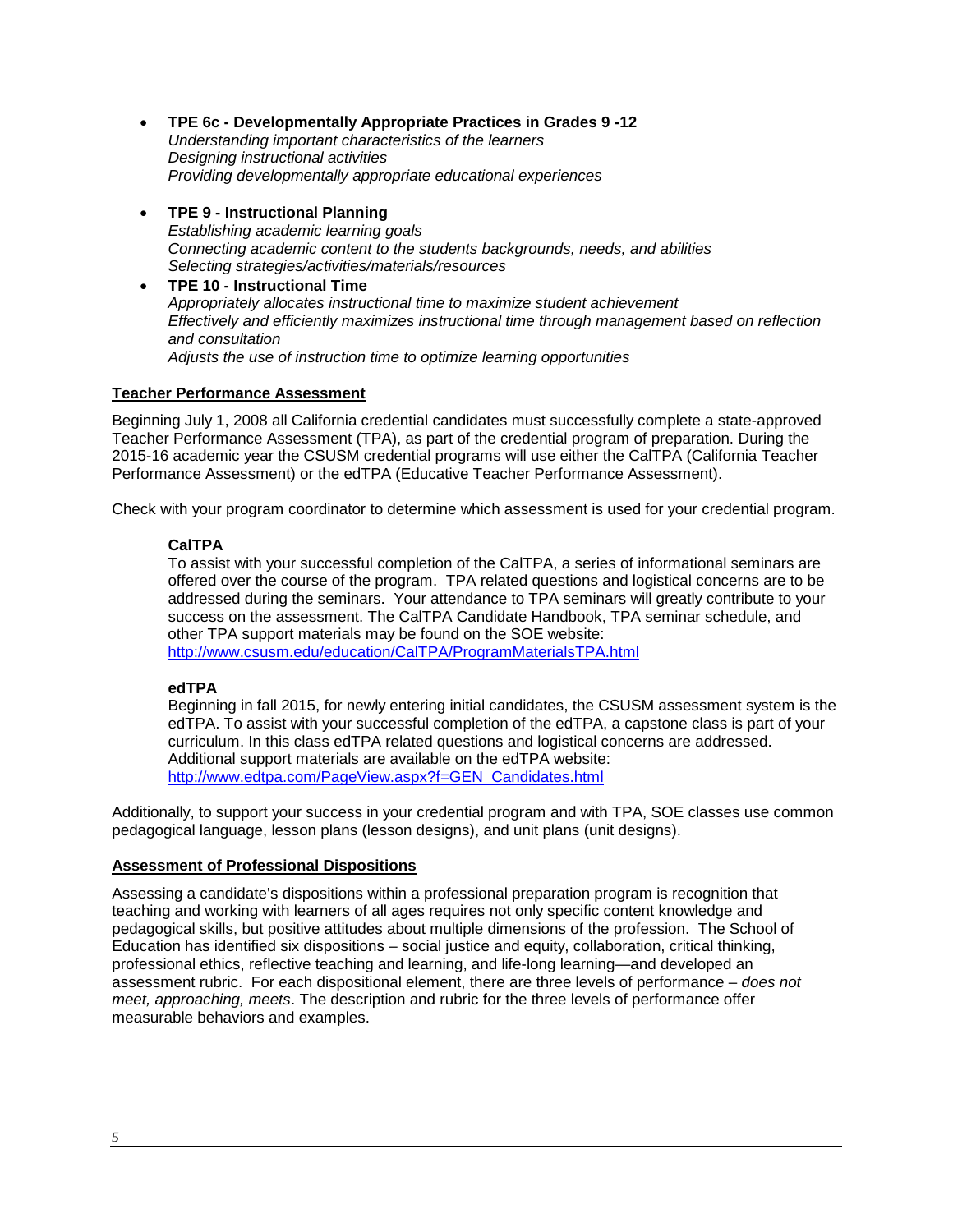The assessment is designed to provide candidates with ongoing feedback for their growth in professional dispositions and includes a self-assessment by the candidate. The dispositions and rubric are presented, explained and assessed in one or more designated courses in each program as well as in clinical practice. Based upon assessment feedback candidates will compose a reflection that becomes part of the candidate's Teaching Performance Expectation portfolio.

# **GENERAL CONSIDERATIONS**

# <span id="page-5-1"></span><span id="page-5-0"></span>**School of Education Attendance Policy**

Due to the dynamic and interactive nature of courses in the School of Education, all candidates are expected to attend all classes and participate actively. At a minimum, candidates must attend more than 80% of class time, or s/he may not receive a passing grade for the course at the discretion of the instructor. Individual instructors may adopt more stringent attendance requirements. Should the student have extenuating circumstances, s/he should contact the instructor as soon as possible. *Notification of an absence does not constitute an excuse. (Adopted by the COE Governance Community, December, 1997).*

### <span id="page-5-2"></span>**CSUSM Academic Honesty Policy**

Students will be expected to adhere to standards of academic honesty and integrity, as outlined in the Student Academic Honesty Policy. All assignments must be original work, clear and error-free. All ideas/material that are borrowed from other sources must have appropriate references to the original sources. Any quoted material should give credit to the source and be punctuated accordingly.

Academic Honesty and Integrity: Students are responsible for honest completion and representation of their work. Your course catalog details the ethical standards and penalties for infractions. There will be zero tolerance for infractions. If you believe there has been an infraction by someone in the class, please bring it to the instructor's attention. The instructor reserves the right to discipline any student for academic dishonesty, in accordance with the general rules and regulations of the university. Disciplinary action may include the lowering of grades and/or the assignment of a failing grade for an exam, assignment, or the class as a whole.

Incidents of Academic Dishonesty will be reported to the Dean of Students. Sanctions at the University level may include suspension or expulsion from the University.

<span id="page-5-3"></span>Refer to the full Academic Honesty Policy at: [http://www.csusm.edu/policies/active/documents/Academic\\_Honesty\\_Policy.html](http://www.csusm.edu/policies/active/documents/Academic_Honesty_Policy.html)

#### **Plagiarism**

As an educator, it is expected that each student will do his/her own work, and contribute equally to group projects and processes. Plagiarism or cheating is unacceptable under any circumstances. If you are in doubt about whether your work is paraphrased or plagiarized see the Plagiarism Prevention for Students website [http://library.csusm.edu/plagiarism/index.html.](http://library.csusm.edu/plagiarism/index.html) If there are questions about academic honesty, please consult the University catalog.

#### <span id="page-5-4"></span>**Students with Disabilities Requiring Reasonable Accommodations**

Students with disabilities who require reasonable accommodations must be approved for services by providing appropriate and recent documentation to the Office of Disabled Student Services (DSS). This office is located in Craven Hall 4300, and can be contacted by phone at (760) 750-4905, or TTY (760) 750-4909. Students authorized by DSS to receive reasonable accommodations should meet with their instructor during office hours or, in order to ensure confidentiality, in a more private setting.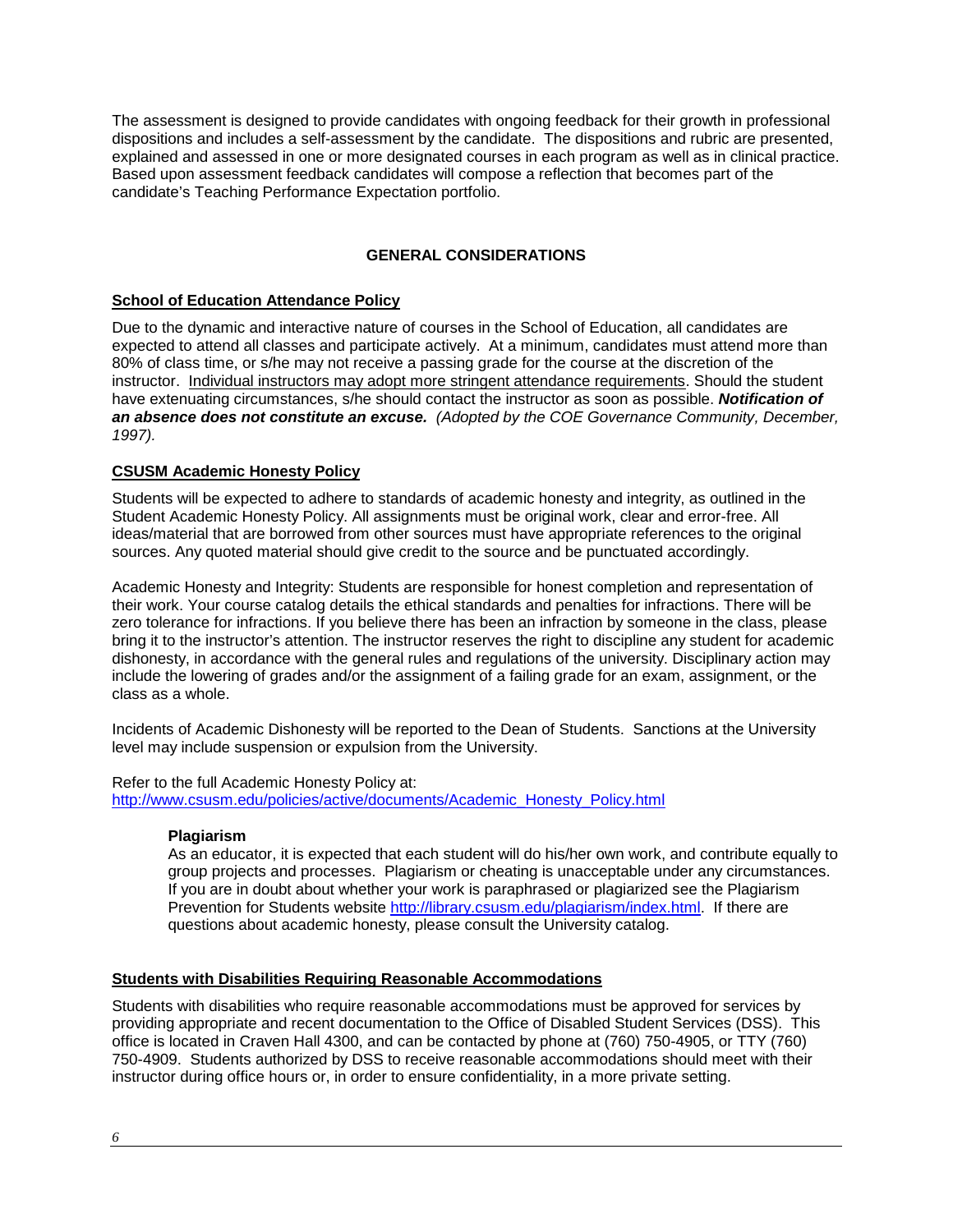## <span id="page-6-0"></span>**All University Writing Requirement**

The writing requirement of 2500 words will be met through research responses and notes, teacher interview, strategy matrix, lesson plans and unit plan and written communication to students and parents. Because it is important for teachers to be able to effectively communicate their ideas to students, parents, colleagues, and administrators, writing that is original, clear and error-free is a priority for the School of Education.

# <span id="page-6-1"></span>**Use of Technology**

Candidates (Course participants) are expected to demonstrate competency in the use of various forms of technology (i.e. word processing, electronic mail, Moodle, use of the Internet, and/or multimedia presentations). Specific requirements for course assignments with regard to technology are at the discretion of the instructor. Keep a digital copy of all assignments for use in your teaching portfolio. All assignments will be submitted online, and some will be submitted in hard copy as well. Details will be given in class.

### <span id="page-6-2"></span>**Electronic Communication Protocol**

Electronic correspondence is a part of your professional interactions. If you need to contact the instructor, e-mail is often the easiest way to do so. It is my intention to respond to all received e-mails in a timely manner. Please be reminded that e-mail and on-line discussions are a very specific form of communication, with their own nuances and etiquette. For instance, electronic messages sent in all upper case (or lower case) letters, major typos, or slang, often communicate more than the sender originally intended. With that said, please be mindful of all e-mail and on-line discussion messages you send to your colleagues, to faculty members in the School of Education, or to persons within the greater educational community. All electronic messages should be crafted with professionalism and care.

Things to consider:

- Would I say in person what this electronic message specifically says?
- How could this message be misconstrued?
- Does this message represent my highest self?
- Am I sending this electronic message to avoid a face-to-face conversation?

In addition, if there is ever a concern with an electronic message sent to you, please talk with the author in person in order to correct any confusion.

# **COURSE REQUIREMENTS AND GRADING STANDARDS**

<span id="page-6-3"></span>Teacher education is a professional preparation program. It is expected that teacher candidates will come to class prepared to discuss the readings, submit required assignments, and participate in class activities.

#### <span id="page-6-4"></span>**EDSS 546A SECONDARY ENGLISH METHODS Course Assignment Descriptions**

#### **I. Concepts and Essential Questions**

#### **Know your students**

How will you get to know your students? How will this knowledge enhance your teaching and your students' learning? How will you apply and implement this knowledge into your curriculum and your pedagogy? What place does knowledge of your students have in the scaffolding of learning? How and why will you form relationships and communication lines with parents?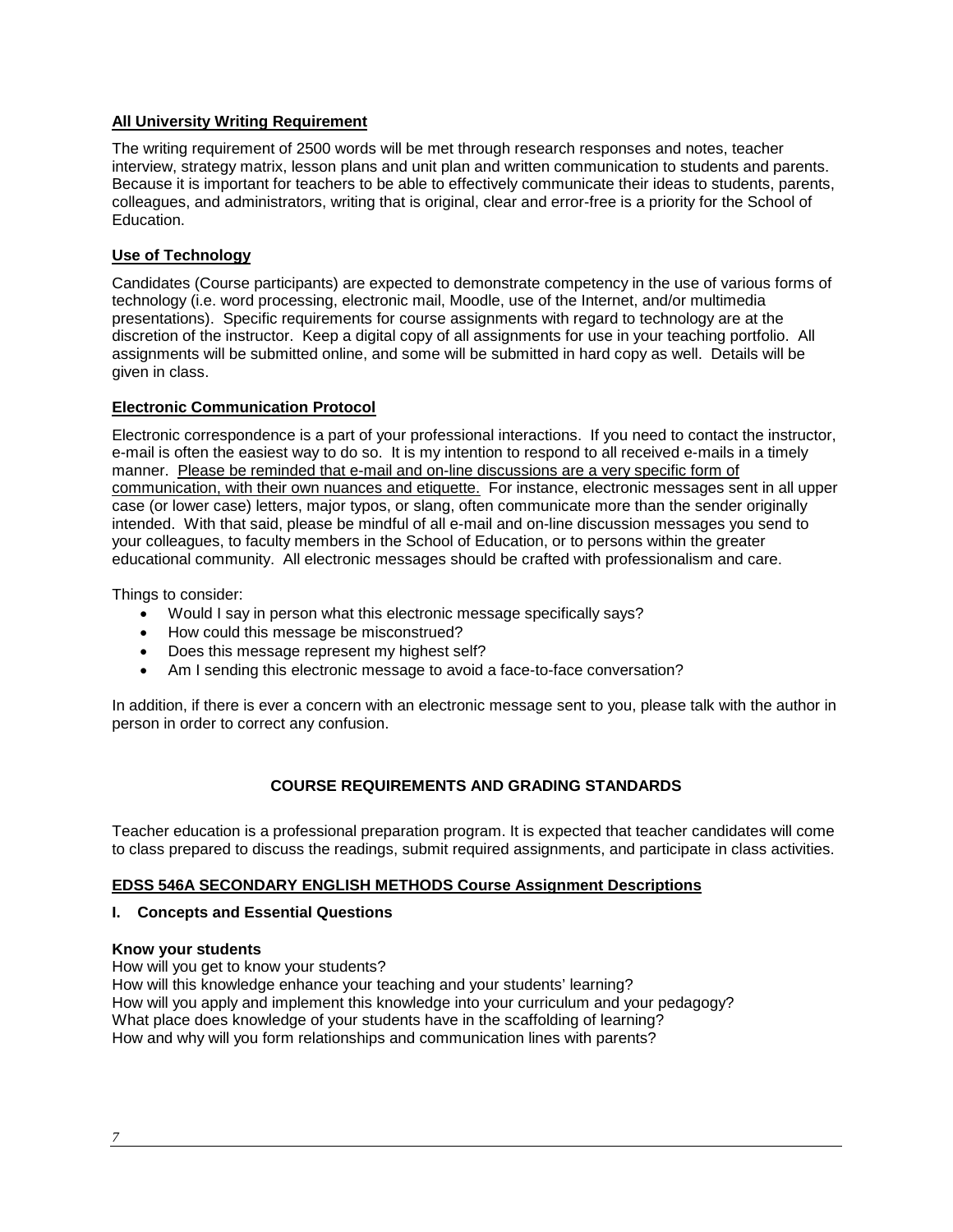## **Organization and management**

What is the effect of your planning and organization on your students' learning? How will you manage the paper load and provide appropriate and helpful feedback for 175+ students? What role will students play in your organizational and management plan? How will you organize yourself so that you have a life outside your classroom?

#### **Academic components of the English classroom**

What is the place of vocabulary in your English classroom? What is the place of grammar in your English classroom? What effective, research-based approaches will you use for developing your students' writing proficiency? How will you teach students to be independent, critical readers and 'comprehenders'? How will you know students understand and are progressing? How will you model the [real life power] of lifelong reading, a well-developed vocabulary, and strong writing skills?

### **Critical thinking**

What is the role of inquiry in your English curriculum? How will you use questioning to scaffold understanding and encourage your students' critical thinking? How do conversation and writing help your students to think?

### **Social justice in your English classroom**

What does an effective learning environment in your classroom look like, feel like? How will you develop a community of learners that is inclusive? How will you teach respect through your actions and through your curriculum? How will you ensure that your classroom is student-centered? What place and effect will gender, race, and culture have on learning in your English classroom?

# **Transforming the English classroom for the 21st century**

How will you engage in professional conversations and discussions with colleagues, administrators, and policy makers to effect change in the curriculum?

What expectations do you have for all of your students to become proficient readers and writers as requisites for navigating the 21<sup>st</sup> Century?

# **2. Assignments (in brief)**

- **Research Responses and notes (20 PTS)**: In order to have effective discussions within our classroom, you will be asked to come to class prepared with the readings, notes and surveys for the week. You will hand in research responses and notes in the format assigned on the syllabus.
- **Teaching English Learners in Clinical Practice I**: **Lesson Design, Implementation and Reflection. (40 points)** In this assignment, you will design a content lesson that is based on a Common core standard and CA Content standard and is differentiated for English Learners so as to ensure that your English Learner students have access to the core curriculum. You will also need to include an ELD standard in your lesson plan. You will implement the lesson and reflect upon your teaching. It is not a requirement, but I would suggest that you ask your cooperating teacher to observe you teaching this lesson and use the guide questions in the analysis and reflection to help you reflect on this lesson.
- **Thoughtful participation (assessed partially by Professional Dispositions 20 points):** Being a teacher involves more than planning lessons and delivering instruction. You must be able to articulate the reasons behind your curricular decisions, to advocate for students, and to defend policies about which you feel strongly. Engaging in professional conversations with parents, administrators, other teachers, and the public is imperative for teachers today. To that end, we expect that each student will participate actively and thoughtfully in each class session.
- **Required attendance and completion of assigned projects for the ERWC training (20 pts).**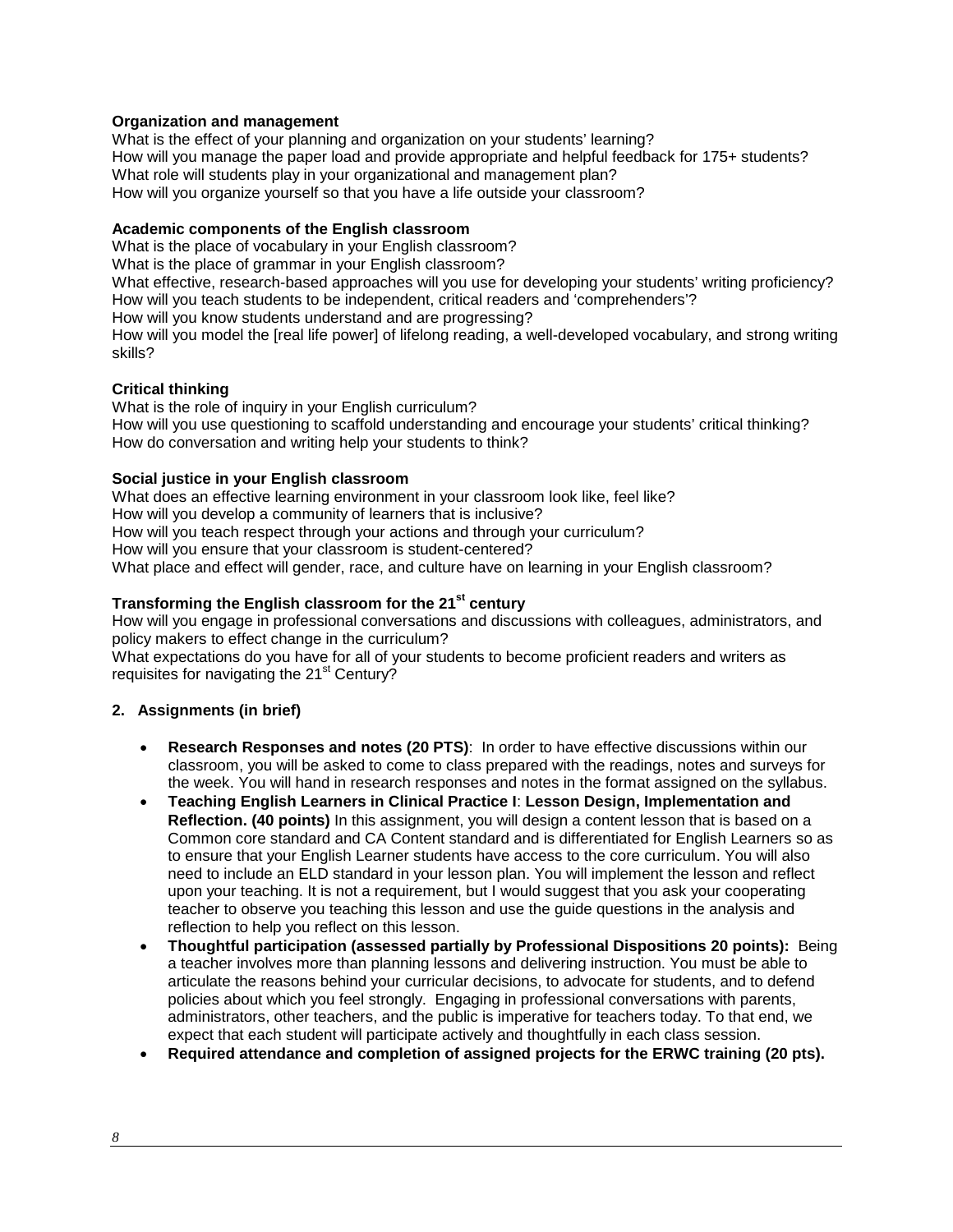# **ENGLISH METHODS CALENDAR – FALL 2015**

<span id="page-8-0"></span>Although this schedule is carefully planned, the instructor reserves the right to make changes based on unforeseen circumstances and teachable moments.

| Date                                                                                                              | Topic                                                                                                                                                                                                                                                                                                                                                                                                                                                                                                                                                        | Your Responsibilities                                                                                                                                                                                                                                                                                                                                                    |
|-------------------------------------------------------------------------------------------------------------------|--------------------------------------------------------------------------------------------------------------------------------------------------------------------------------------------------------------------------------------------------------------------------------------------------------------------------------------------------------------------------------------------------------------------------------------------------------------------------------------------------------------------------------------------------------------|--------------------------------------------------------------------------------------------------------------------------------------------------------------------------------------------------------------------------------------------------------------------------------------------------------------------------------------------------------------------------|
| Sept 8<br>Session 1<br>What is English<br>and why teach it<br>every year?                                         | Introductions, Community building<br><b>Meeting Jim Burke</b><br>Syllabus review                                                                                                                                                                                                                                                                                                                                                                                                                                                                             | Come prepared to learn, participate and share! $\left\{ \cdot \right\}$<br><b>UH 273</b><br>Review Jim Burke's website<br><b>Engaged Pedagogy</b>                                                                                                                                                                                                                        |
| Sept 10 Or<br>October 8<br>Session 2 & 3<br><b>ERWC</b>                                                           | <b>Expository Reading and Writing</b><br>Curriculum<br>Training, first session                                                                                                                                                                                                                                                                                                                                                                                                                                                                               | HF: BEFORE THE FIRST MEETING OF ERWC:<br>Read Sign-on San Diego Article: Literary Classic<br>Shelved for Writing (see Cougar Course)<br><b>ERWC Assignments</b>                                                                                                                                                                                                          |
| Sept 22<br><b>Session 4</b><br>What will I<br>teach and how?<br>CA content<br>standards for<br><b>ELA and ELD</b> | Delivery of instruction: Learning<br>styles: Bloom, Gardner, Piaget,<br>VAK, Quantum Teaching and<br>learning, ZPD<br><b>Unpacking the Standards</b><br>Instructional vocabulary-explicit<br>teaching<br>Language: what does it mean to<br>you? Today?<br><b>ALA Banned Books Week:</b><br>September 27-October3, 2015<br>The Skills Stuff: Spelling,<br>academic vocabulary(content<br>terms), general vocabulary, word<br>origins and analysis<br>To discuss: What areas to you<br>want to cover, have questions<br>about, need more information<br>about? | Bring: The English Teacher's Companion<br>Review the CCSS for ELA and History Social<br>Science<br>Review Bloom's Taxonomy<br>Discuss with your CT- "What is your philosophy<br>about vocabulary, grammar and spelling: how are<br>these topics addressed in your classroom?" Take<br>notes and bring to class (RR-notes #1)<br>See CC for any other reading assignment  |
| Sept 29<br><b>Session 5</b><br>Teaching<br>Reading<br>Add requested<br>topics                                     | Reading - What does that mean?<br>What good readers do<br>Comprehension, Questioning<br>Major Genres, Range of texts,<br>Selecting reading materials,<br>District/state lists<br>Independent Reading/Readers<br>'Uniquely You'                                                                                                                                                                                                                                                                                                                               | HF: Read the article: "Beyond Anthologies-Why<br>Teacher Choice and Judgment matter" (CC)<br>Conduct an informal survey of people (at least 5)<br>and ask them what they are reading during the<br>week to discover reading habits. Ask at least 3<br>students and 2 adults. Take notes and be<br>prepared to discuss. (RR#2)<br>See CC for any other reading assignment |
| October 13<br>Session 6<br>Teaching<br>Reading                                                                    | Depth of Knowledge (DOK): using<br>the wheel for planning,<br>Performance Assessment<br><b>Text Complexity</b><br><b>Reading Strategies</b><br>Reciprocal reading, read alouds,<br>pair reading, literature circles,                                                                                                                                                                                                                                                                                                                                         | HF: Think about: How does your CT organize the<br>teaching of reading? See CC for questions to ask                                                                                                                                                                                                                                                                       |